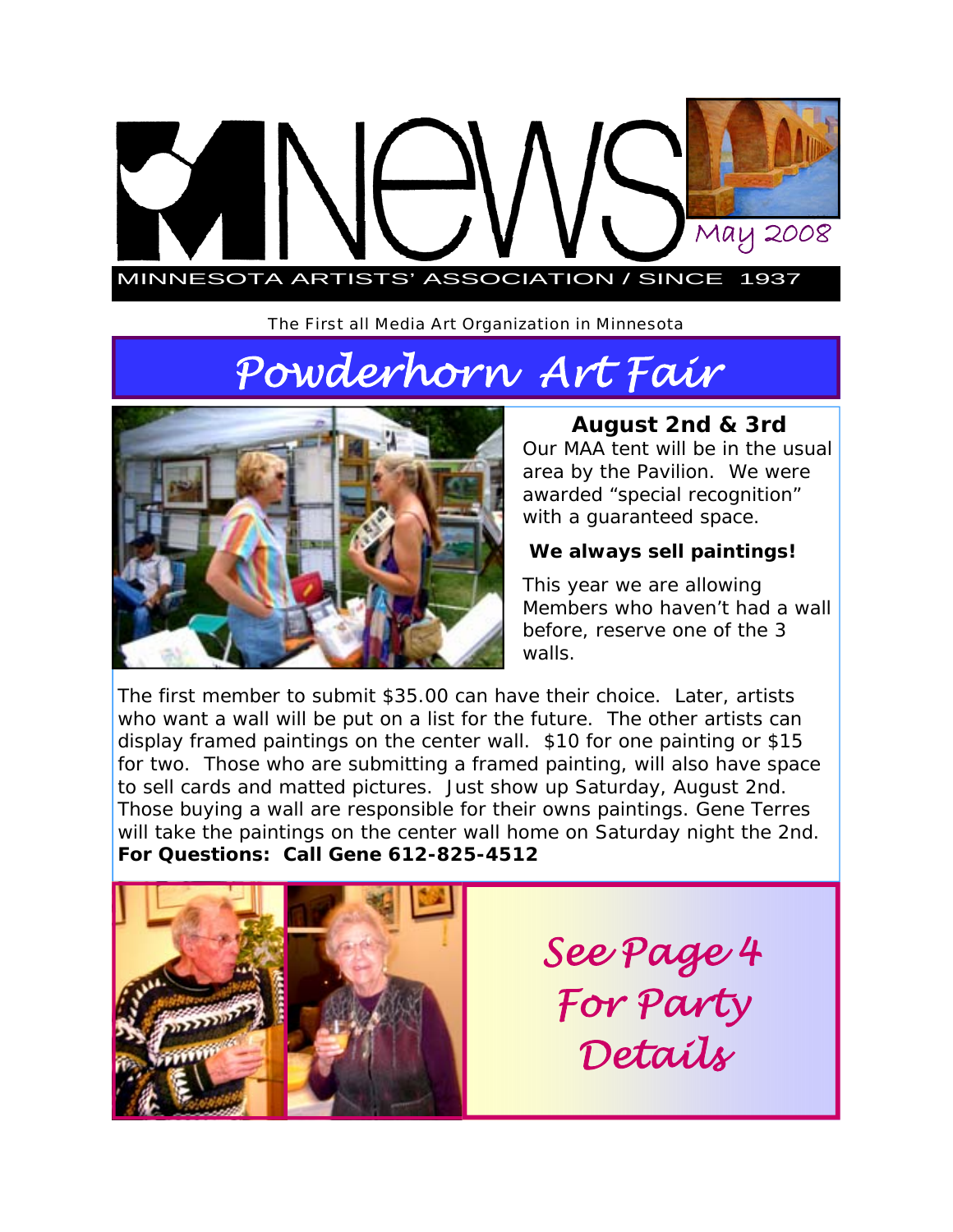

# **President's Corner** *by Ron Wilson*

Our featured Artist in April was **Rachel Trockman,** who talked about her journey into sculpture. Rachel tried many other mediums

before finding a home sculpting in stone. The stone informs her what she must do to create a successful work of art. Her description of how she must change her own concepts during the process was inspirational.



#### **Exhibition News By Sylvia Rudolph**

Our Spring Exhibition Jurist, **Norm Holen** took a different approach to his comments at the opening. He wanted to give his attention to all artists who wanted feedback on their art. He recognized that MAA as a whole has many wonderful artists who deserve attention for their work.

I am announcing my retirement as Exhibition Chair. It has been a wonderful experience giving me opportunity to meet more members and know them by their art. I have had wonderful helpers to put the shows together and want to thank each and every one who made it possible. I will be



happy to spend some time with the new chair before the fall exhibit

**Terrie Christian** has been designing our shows for the last few years, which makes the job easier, and she will give continuity as a new person fills my position.

**I will not be available for the fall exhibit, so we must have a new volunteer this summer to plan the 2008 Fall Members show.** *Sylvia* 



#### **MAA Board of Directors**

#### **Administration**

| <b>President</b>               | <b>Ron Wilson</b>                  | 612-243-1315 |
|--------------------------------|------------------------------------|--------------|
| <b>Vice Pres.</b>              | <b>Charlie Breems</b> 952-913-8671 |              |
| <b>Secretary</b>               | Sylvia Rudolph $612-722-8416$      |              |
| <b>Treasurer</b>               | <b>Jeanna Meyer</b> 952-250-7886   |              |
| <b>Activities Coordinators</b> |                                    |              |

**Exhibitions: Sylvia Rudolph** 612-722-8416 **Programs Judy Lieber** 952-884-1815 **Membership Gene Terres** 612-825-4512

**Editor MAA Newsletter Terrie Christian** 763-546-5266 **terriepc@msn.com**

**Web Site Mgr**. **Amanda McCarty nefferkiti@msn.com** 

Painting, Page 1 top right Stone Arch Bridge by Sally Kruta.

Photo of Terrie By Frank Evans.

**Remember to pick up your Paintings on May 31st from 10 a.m. to 12:30 p.m.** 

*May 2008 2 MAA News*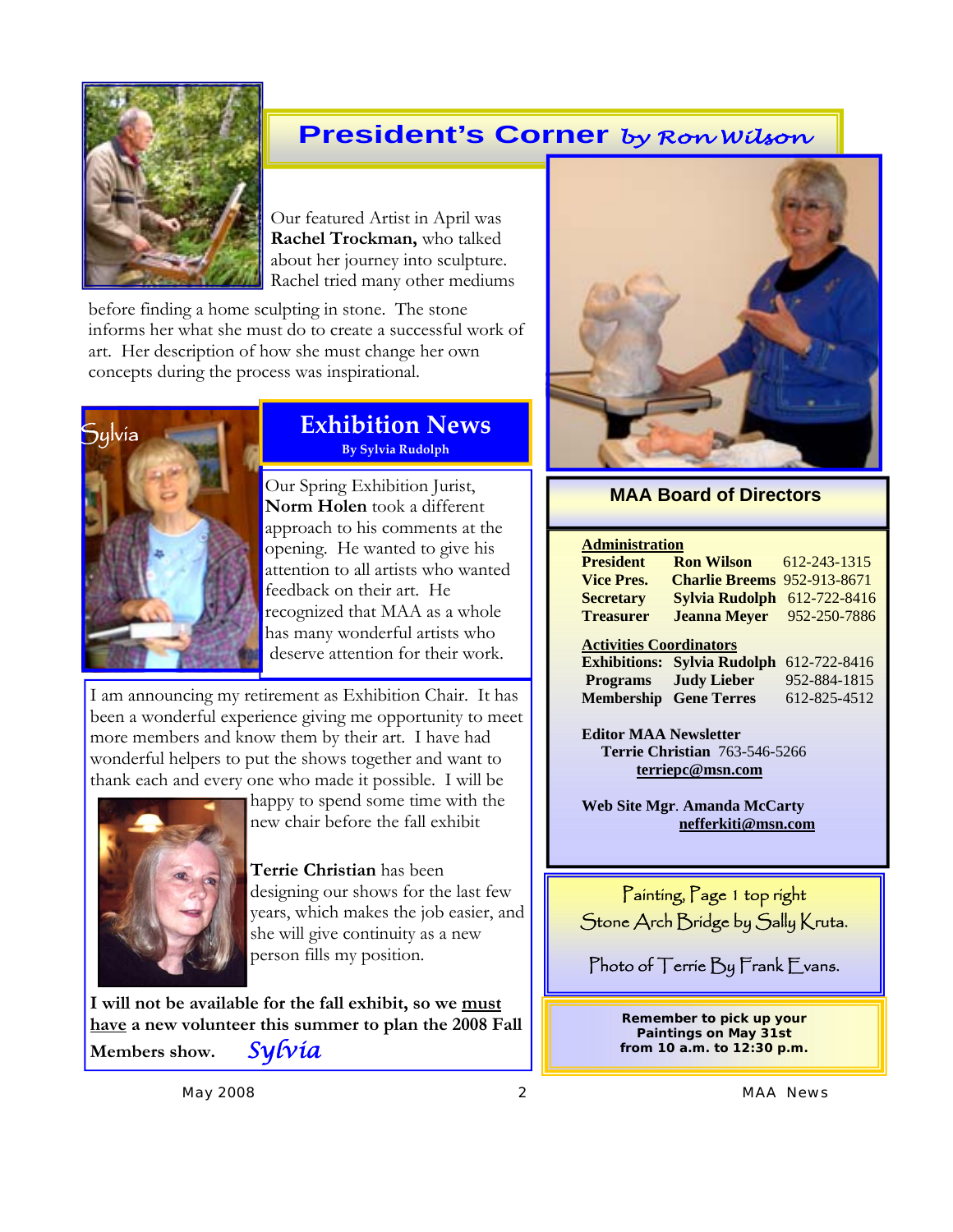## **AWARDS OF EXCELLENCE**



Jane McKinley

## **AWARDS OF MERIT**





# HONORABLE MENTION



Susan Novak Ron Merchant Ron Herchant Terrie Christian

*May 2008 3 MAA News*